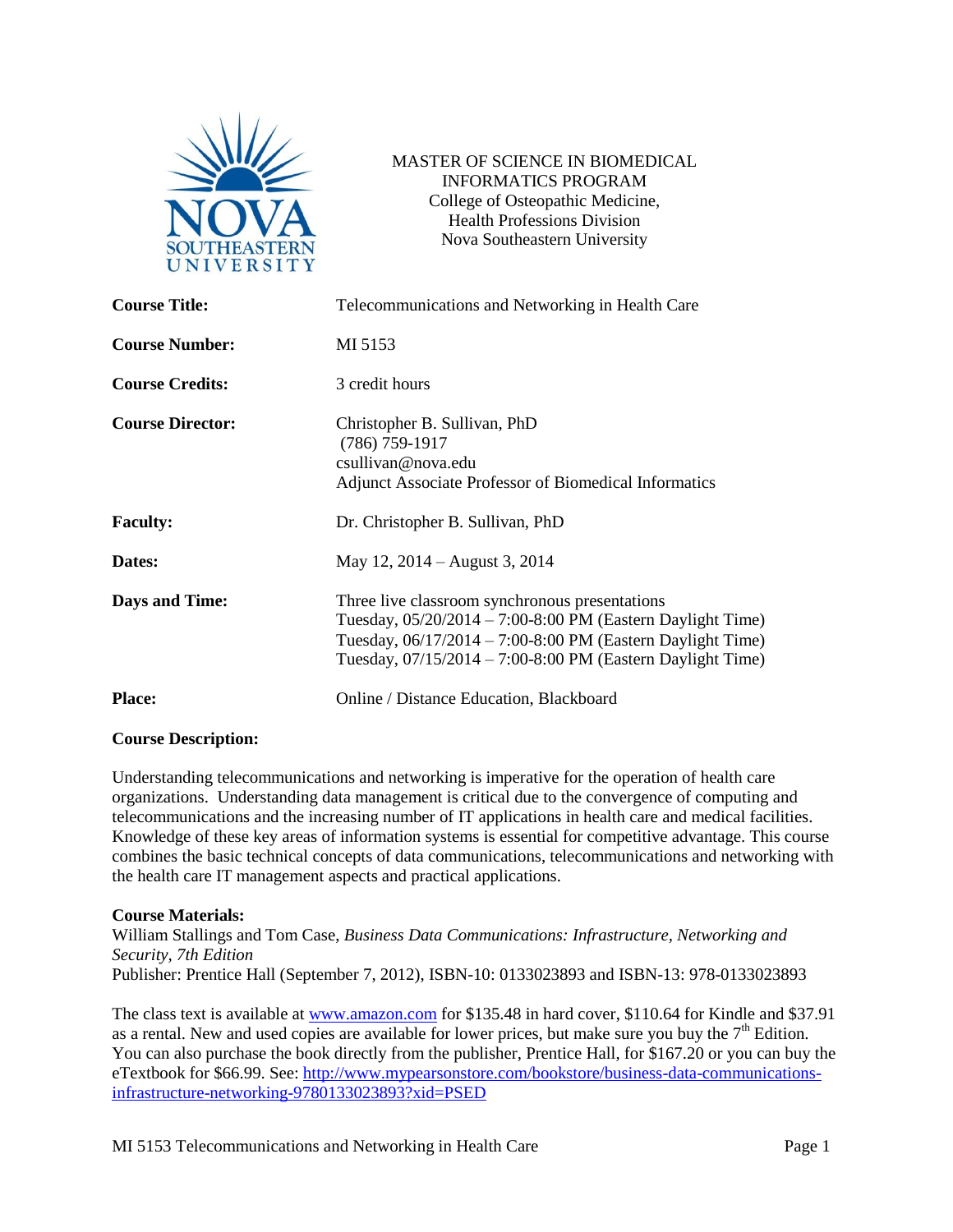## **Course Structure and Requirements:**

This course will require all students to participate in eight week-long discussion boards that will discuss the contents of the required course text. In addition, there are four written assignments will be due every third week. All written assignments are due by Saturday 11:55 PM Eastern Time, on their corresponding week. Week-long discussions close on Saturday evening at 11:55 PM. The instructor will conduct three live classroom sessions using Blackboard, in which the content will be delivered using chat and PowerPoint. The content covered in the live sessions will complement the recommended course text.

### **In Summary:**

- There will be four written assignments (see "Assignment" section below).
- Eight weekly discussion boards (initial discussion topic will be posted by instructor).
- Students will submit work using Blackboard.
- Students will need access to a personal computer and have basic word-processing skills using Microsoft Word and PowerPoint.
- No software will be required for this course, other than having MS Office to submit assignments.

## **Course Goals:**

To provide students with a foundation for managing telecommunication and computer networks and the ability to plan for health care network implementation projects, while keeping IT in compliance with health care regulations. This knowledge will enable the students to apply their skills in private or government health care facilities.

## **Course Learning Objectives:**

At the end of the course, the students should be able to:

- Identify current concepts of data communications and networking and how to implement them in a medical treatment facility.
- Execute a network implementation by having managerial knowledge of the technical aspects of data communications and computer networks.
- Identify various security risks to a network and ways to minimize them.
- Assess the current trends in telecommunications and networking and the implications for health care and medical facilities.
- Analyze legal compliance requirements that organizations must comply with while implementing and supporting health care information networks. (i.e., HIPAA regulations and JCAHO standards).
- Communicate the basic concepts of information assurance and its implications in network economy.
- Evaluate the implementation and use of wireless networks in medical facilities to enhance patient care and increase the efficiency of providers.
- Determine how emerging end-user devices in the health care arena impacts computer networks, system security HIPAA Security compliance and integrate with electronic health records.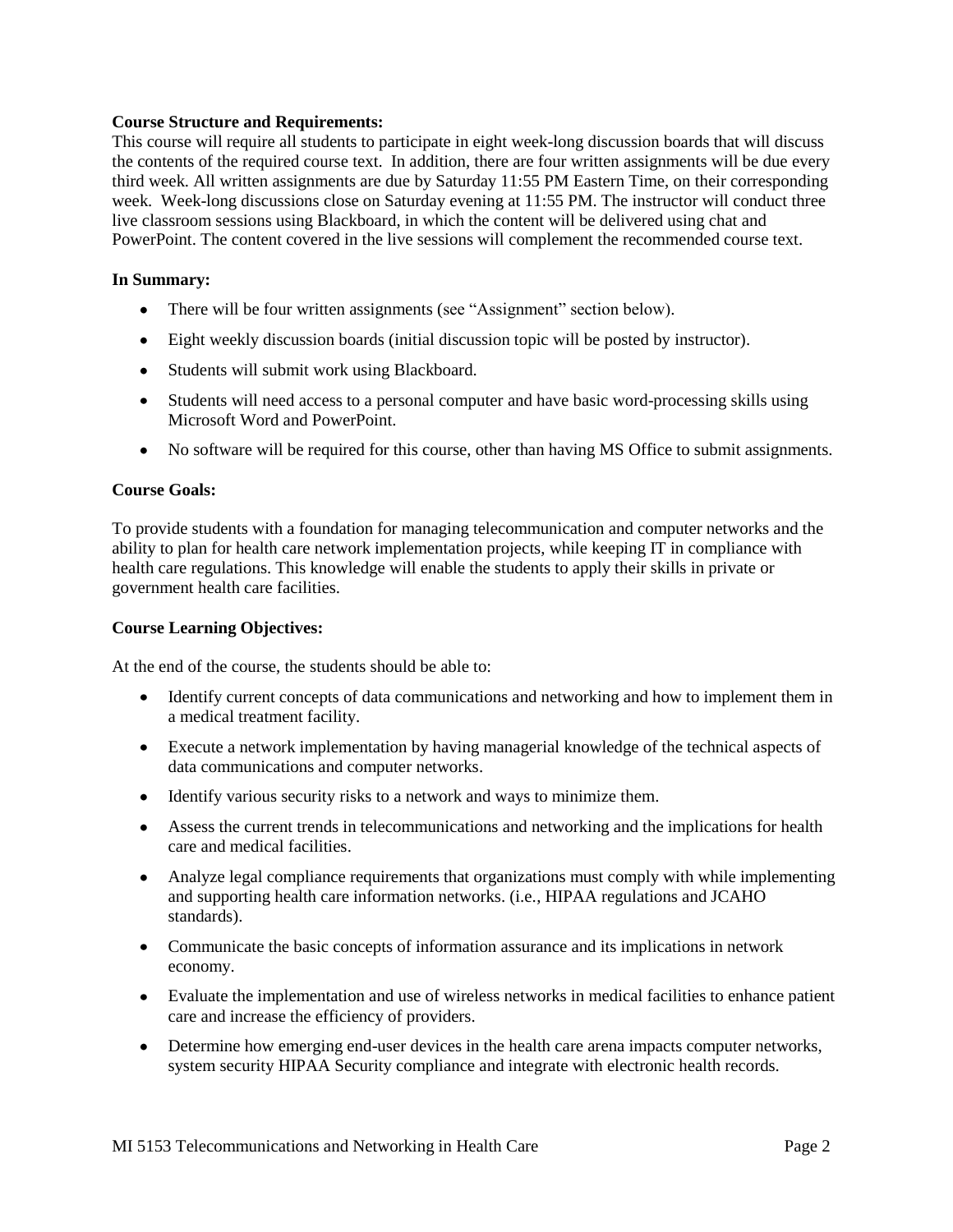## **Evaluation Format:**

The evaluation format of this course includes: essay-based assignments, class participation including discussion boards and Live Classroom sessions.

## **Grading Policy:**

#### *Written Assignments*

Written assignments are outlined below. Students will be given a specification sheet for each written assignment that will provide details on what expectations underlie the assignment and how content can be organized. All assignments are to be submitted through the Blackboard assignment drop box, unless otherwise specified in the explanation of the assignment. The assignment drop box enables you to receive a confirmation of the assignment submission. You should set the notification up in case of any concerns regarding on time submission of assignments. If you submit a paper, but a notification of receipt is not received, you are responsible to follow up and ensure that the assignment is received. There will be a 10 point grade loss per day for late submissions of written assignments. Assignments not submitted within six (6) days of the deadline - without prior arrangements with the instructor - will receive a grade of zero (0) for the assignment. The deadline for written assignments will be Saturdays at 11:55 PM (Eastern Time). Each written assignment is worth 100 points out of a total of 1,000 points.

#### *Week-long Discussions*

Week-long discussions are your opportunity to ask questions, go over class material and contribute to a lively debate about the importance of telecommunications in health care. Discussions will be initiated and moved forward by the instructor, but any participant is welcome to start a discussion thread. All discussions will end on Saturdays, 11:55 PM (Eastern Time). Each week-long discussion is worth 60 points out of a total of 1000 points.

### *Live Classroom Sessions*

Attendance at two of the three scheduled online Live Classroom sessions is required. Students are responsible for following the progress of the course. Failure to attend at least two of the Live Classroom sessions - without prior arrangement with and approval from the instructor - is considered an unexcused absence and you will receive no Live Classroom credit for the session missed. This will be reflected in your final grade. The two required live classroom sessions are worth 50 points out of a total of 1000 points. The third, voluntary session, will be worth 50 points.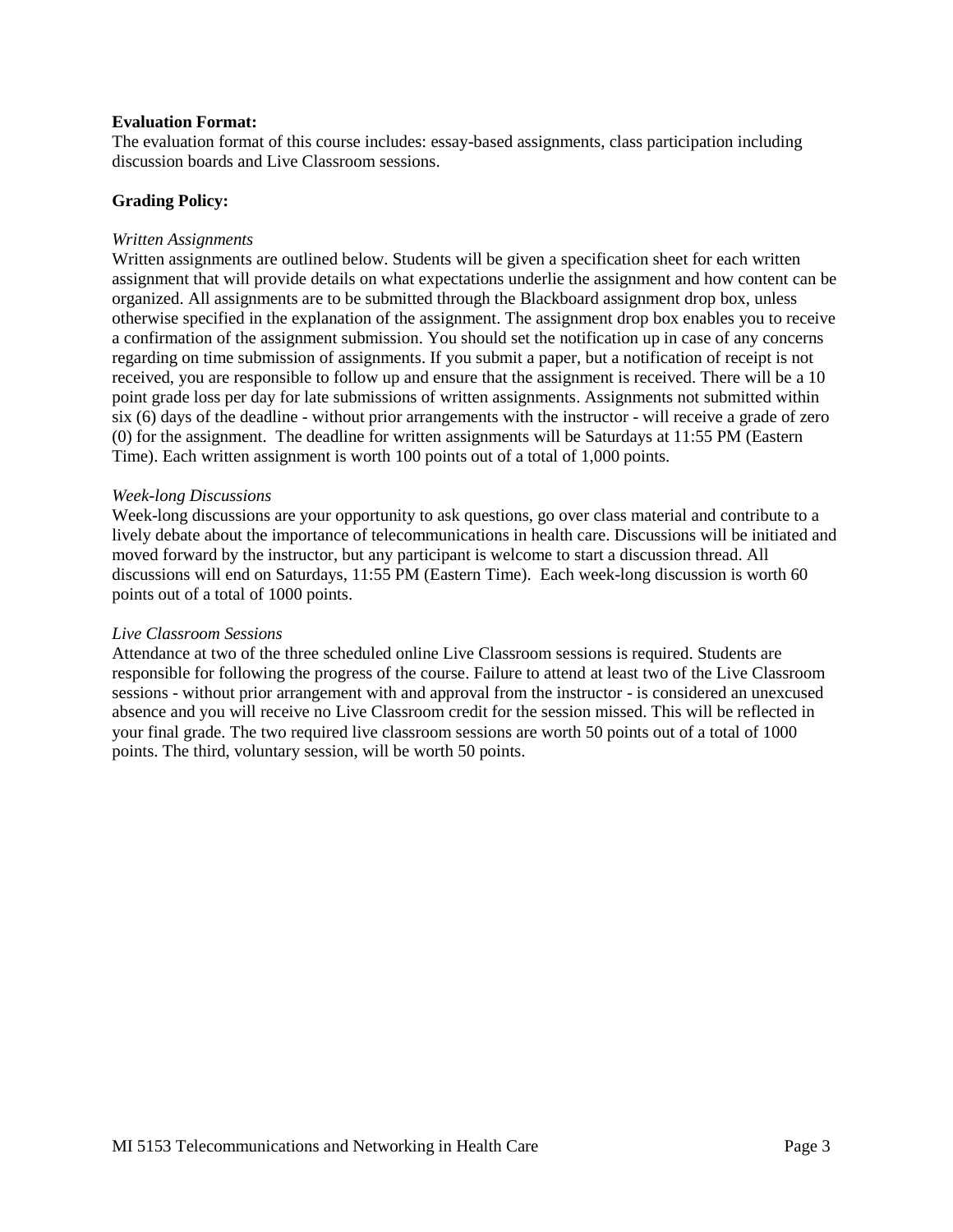| Week           | Date             | <b>Reading Topics and Chapters</b>                                                              | <b>Blackboard</b><br><b>Discussions</b>                                            | Writing<br><b>Assignments</b>   |
|----------------|------------------|-------------------------------------------------------------------------------------------------|------------------------------------------------------------------------------------|---------------------------------|
| 1              | May 13,<br>2014  | 0. Introduction<br>1. Introduction<br>2. Business Information<br>3. Distributed Data Processing | Discussion Board #1<br>Case Studies I & II                                         |                                 |
| $\overline{2}$ | May 20,<br>2014  | 4. Data Transmission<br>5. Data Communication<br>Fundamentals                                   | <b>Online Presentation:</b><br><b>Health Information</b><br>Exchange               | Written<br>Assignment<br>#1 due |
| 3              | May 27,<br>2014  | 6. Data Link Control and<br>Multiplexing<br>7. The Internet                                     | Discussion Board #2<br>Case Studies III & IV                                       |                                 |
| 4              | June 3,<br>2014  | 8. TCP/IP<br>9. Client/Server, Intranet, and Cloud                                              | Discussion Board #3<br>Case Study V                                                |                                 |
| 5              | June 10,<br>2014 | 10. Internet-Based Applications<br>11. Internet Operation                                       | Discussion Board #4<br>Case Study VI & VII                                         | Written<br>Assignment<br>#2 due |
| 6              | June 17,<br>2014 | 12. LAN Architecture and<br>Infrastructure<br>13. Ethernet, Switches, and Virtual<br>LANs       | <b>Online Presentation:</b><br><b>Broadband and Health</b><br><b>Care Networks</b> |                                 |
| 7              | June 24,<br>2014 | 14. Wireless WANs                                                                               | Discussion Board #5<br>Case Study VIII                                             |                                 |
| 8              | July 1,<br>2014  | 15. WAN Technology and Protocols<br>16. WAN Services                                            | Discussion Board #6<br>Case Study IX                                               | Written<br>Assignment<br>#3 due |
| 9              | July 8,<br>2014  | 17. Wireless WANs                                                                               | Discussion Board #7<br>Case Study X                                                |                                 |
| 10             | July 15,<br>2014 | 18. Computer and Network Security<br>Threats<br>19. Computer and Network Security<br>Techniques | <b>Online Presentation:</b><br>Security Issues for<br><b>Health Care Networks</b>  |                                 |
| 11             | July 22,<br>2014 | 20. Network Management (Online)                                                                 | Finish final paper                                                                 | Written<br>Assignment<br>#4 due |
| 12             | July 29,<br>2014 | 21. Network Planning & Design<br>(Online)                                                       | Discussion Board #8<br>Case Study XI                                               |                                 |

| <b>Course Schedule for 12 Week Summer Session 2014:</b> |
|---------------------------------------------------------|
|---------------------------------------------------------|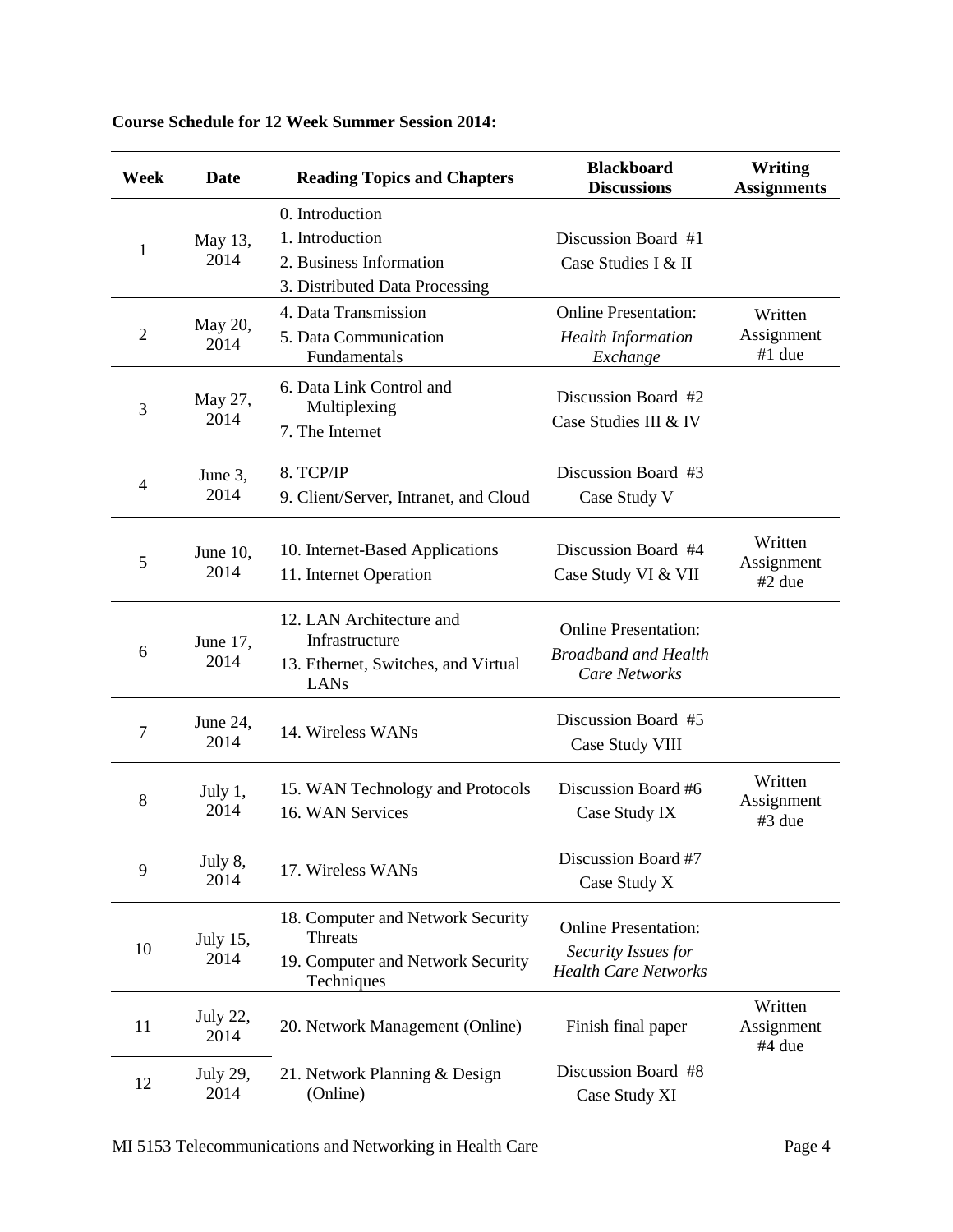## **Written Assignments:**

The four following assignments are due for the corresponding week indicated. Additional specifications for each assignment will be provided at the beginning of the course.

### *Assignment #1 (Week 3, Due: May 24, 2014)*

Assignment 1 will ask you to write an "as-is" telecommunications and network assessment of your place of employment and to develop a plan to leverage a new Internet-based infrastructure to increase efficiency, manage data and maximize organizational resources. For example, optical fiber transmission and satellite communications have increasingly become vital parts of the network architecture for many health care organizations. You could describe how using one channel versus the other would impact your organization by summarizing the advantages or disadvantages of each telecommunication channel using case studies or your own experience.

## *Assignment #2 (Week 6, Due: June 14, 2014)*

Assignment 2 will ask you to write a discussion paper on the pros and cons of developing a health information exchange within a hospital system and among the physicians in the community who are credentialed by each hospital. Assume the network consists of eight hospitals, each having related clinics and physicians in the community. Each hospital has its own LAN and finds it is very difficult to get enterprise or clinical data quickly. You are asked to prepare a report describing the differences between distributed data processing centers versus making the transition to a centralized data processing model, with the expected benefits and potential drawbacks after the project is complete.

## *Assignment #3 (Week 9, Due: July 5, 2014)*

Assignment 3 will ask you to write a proposal of a network acquisition and implementation plan for a medical campus environment that will support 100 faculty & staff members and 1,200 students. There will be an estimated 1,500 computers in this health care campus, connected to a LAN that hosts a local server and data center with a wireless network for instructors, staff and students. You will be asked to consider the required networking devices that can be used by end users and to list proposed equipment and high level costs.

#### *Assignment #4 (Week 12, Due: July 26, 2014)*

Assignment 4 will ask you to write a research paper on network security for health care providers implementing electronic health records and health information exchange in your state. You will be asked to discuss HIPAA regulations for privacy and security of protected health information, technical and policy controls that must be implemented by health care providers, requirements of Meaningful Use and state statutes that mandate patient authorization for the release of protected health information.

## **Grading Criteria**

#### *Written Assignments*

Written assignments will be graded based on the specifications distributed for each assignment, which will specify expected depth of content and discussion of important points. Grading will be conducted based on a set of points assigned to each specification for the assignment. In general, to receive an excellent grade each assignment must display a clear understanding of the topic and demonstrate some insight into its relevance and an adequate discussion of its importance in the context of health care.

All written assignments must exhibit good composition, as well as the proper formatting, proper grammar and no misspellings. Each typo, grammatical error or misspellings will earn one point deducted from the final grade. Each writing assignment is complete and on time when submitted by the date and time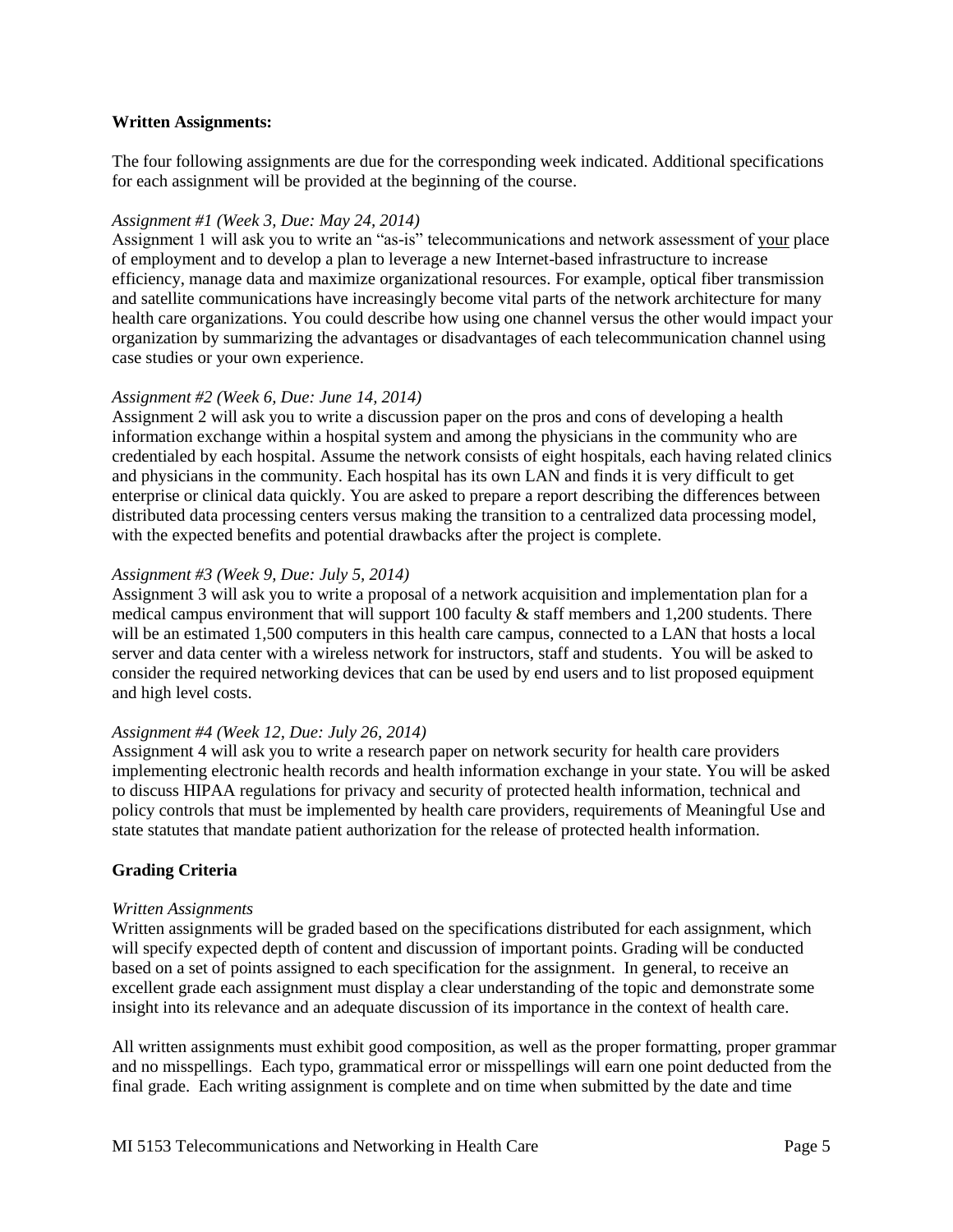specified. Missed or late assignments or assignments that clearly display a lack effort will be given a poor or failing grade.

Each written assignment should have a title page with your name, the course number and title appropriate to the assignment number and date due. All text should be double-spaced. References should be cited according to the APA manual (Publication Manual of the American Psychological Association. See: [http://www.apastyle.org/learn/tutorials/basics-tutorial.aspx\)](http://www.apastyle.org/learn/tutorials/basics-tutorial.aspx). Assignments will be graded and returned within one week of the due date.

Keep in mind: No matter how knowledgeable you are about a topic, if the work you submit is unclear or confusing to the reader, then the message conveyed is that you don't have a full understanding of the subject matter. So make sure your assignments are clear and concise.

## *Discussion Boards*

Discussion topics will be posted each week for you to respond to. The responses should reflect your reading of the class text book and should be thoughtful and of value. You may want to use research or other technical and policy references to support your comments and ideas.

To receive full credit for participation, you must actively participate in the discussion board at least three (3) of seven (7) days each class week, posting your answers to the questions and your responses on three different days. Postings should include a substantive response that includes a minimum of one reference as a basis for your response to questions and comments. Substantive responses should show you have read your classmates' responses and responded to two or more classmates and other related materials. This is the where your points get earned. "I agree" is not appropriate response.

Messages should add meaningfully to the class discussion. Your participation is evaluated based on the degree to which you have given evident thought to the subject and are able to apply critical thinking and analysis to the readings and discussion. You should also cite references to support your position. Participation also means that you are generating "food for thought" comments and questions for your fellow classmates and are responding to their messages and discussion responses. Effective discussion responses do not need to be long. Please do not substitute quantity for quality.

Participation in the classroom discussion contributes a great deal to what each of us learns in the online classroom. Exploring new information and insights from the reading material together and relating it to our own professional and personal experience adds richness and depth to the online learning environment. I hope that you will dive right in to our discussions! This course will depend heavily on the postings for learning. **Remember, the week begins on Monday and ends on Saturday**.

## *Scoring of Assignments and Generation of Final Grade*

Each assignment will be scored based on clear expectations and written specifications. Discussion boards will be graded based on the frequency of submissions to the discussion and on the appropriate and substantive nature of the online comments. Written assignments will be graded based on the expectations laid out in the assignment specification sheets, which will be distributed prior to each assignment. Points for the live online chats will be assigned when you identify yourself at the beginning and end of the chat session. Points earned over the course of the semester will be added up at for a possible total point score of 1,000 points.